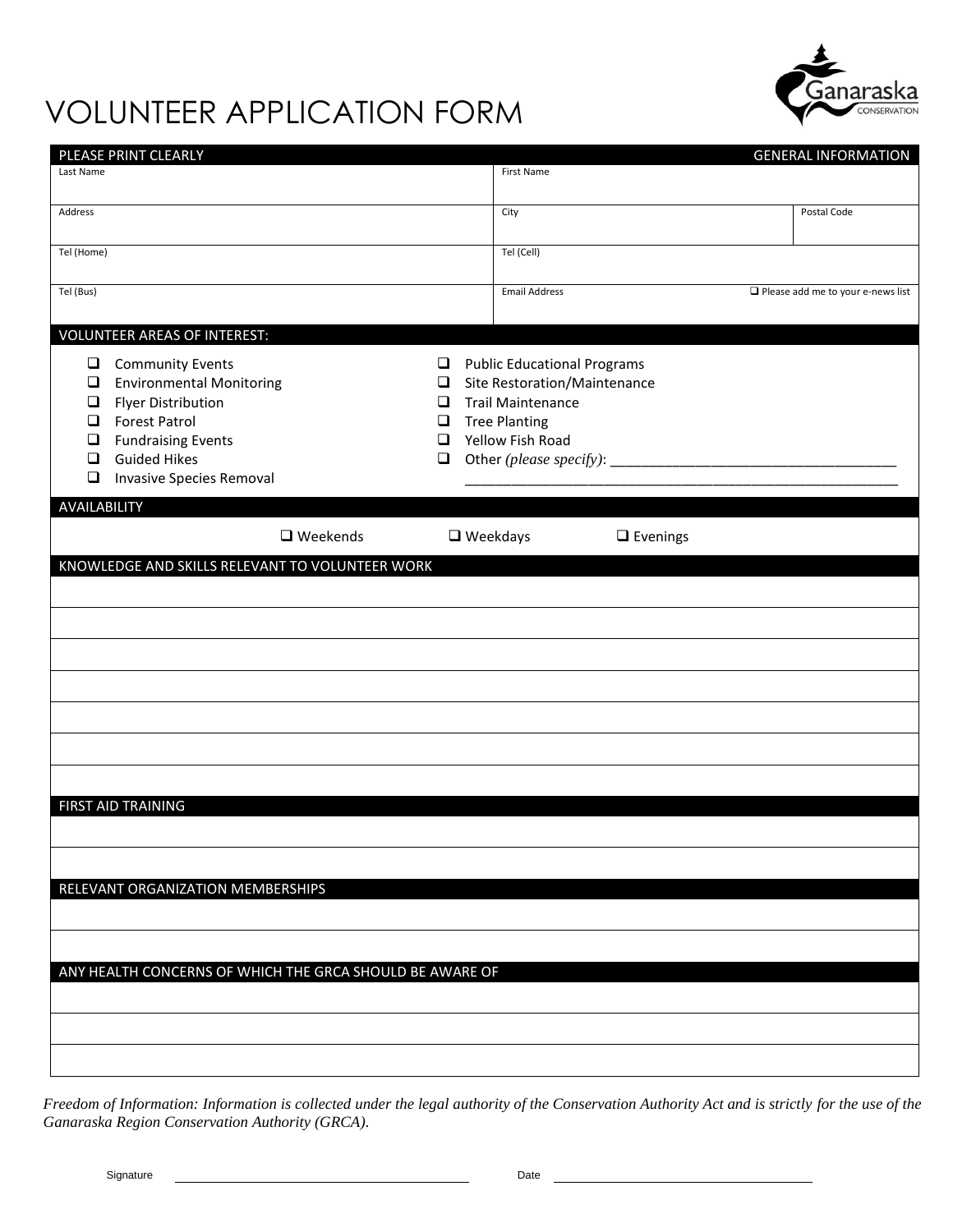#### **General Information**

The Ganaraska Region Conservation Authority (GRCA) works to ensure that local watersheds, lakes, wetlands, woodlands, and natural habitats are conserved, managed and restored. The authority develops and maintains programs that will protect life and property from natural hazards, such as flooding and erosion and works to provide opportunities for the public to enjoy, learn from and respect the region's natural environment.

The GRCA relies on a high degree of voluntary effort to expand and improve programs and to make our delivery of service unique and successful. Program volunteers are responsible to GRCA staff for their performance and project supervisors will determine if a volunteer should be denied volunteer privileges. Volunteers are expected to maintain the GRCA's high quality of service and to conduct themselves in a professional, helpful manner at all times. Volunteers agree to support the GRCA without expectation of remuneration or special consideration.

The GRCA supports its volunteers by providing training and guidance in their program areas.

#### **Requirements**

It is the policy of the GRCA that all regular volunteers submit a clear, Criminal Reference Check. Volunteers working with children or for special public events must also undergo a Vulnerable Sector Check available through the police department closest to the volunteer's residence. It is the responsibility of volunteers to pay for and provide this information before their duties begin

Special event or one -time volunteers may only be required to complete the authority's Volunteer Waiver, depending on the activity.

#### **Opportunities**

With over 11,000 acres of forest and an extensive trail network, the Ganaraska Forest provides incredible opportunities for outdoor recreation, education and resource management. Responsibilities may include patrolling the forest for user's proper documentation, trail maintenance and site restoration, public education programs, guided hikes, and special events.

Volunteer opportunities may also be available through the GRCA's watershed services department (environmental monitoring and stewardship). Opportunities may include tree planting, Yellow Fish Road and other community events.



GANARASKA REGION CONSERVATION AUTHORITY 2216 County Road 28 Port Hope, ON L1A 3V8

> Ph: 905.885.8173 Fax: 905.885.9824

Email: info@grca.on.ca www.grca.on.ca



GANARASKA FOREST CENTRE 10585 Cold Springs Camp Road Campbellcroft, ON L0A 1B0

> Ph: 905.797.2721 Fax: 905.797.2545

Email: info@grca.on.ca www.ganaraskaforestcentre.ca



## GANARASKA REGION CONSERVATION AUTHORITY

# VOLUNTEER APPLICATION

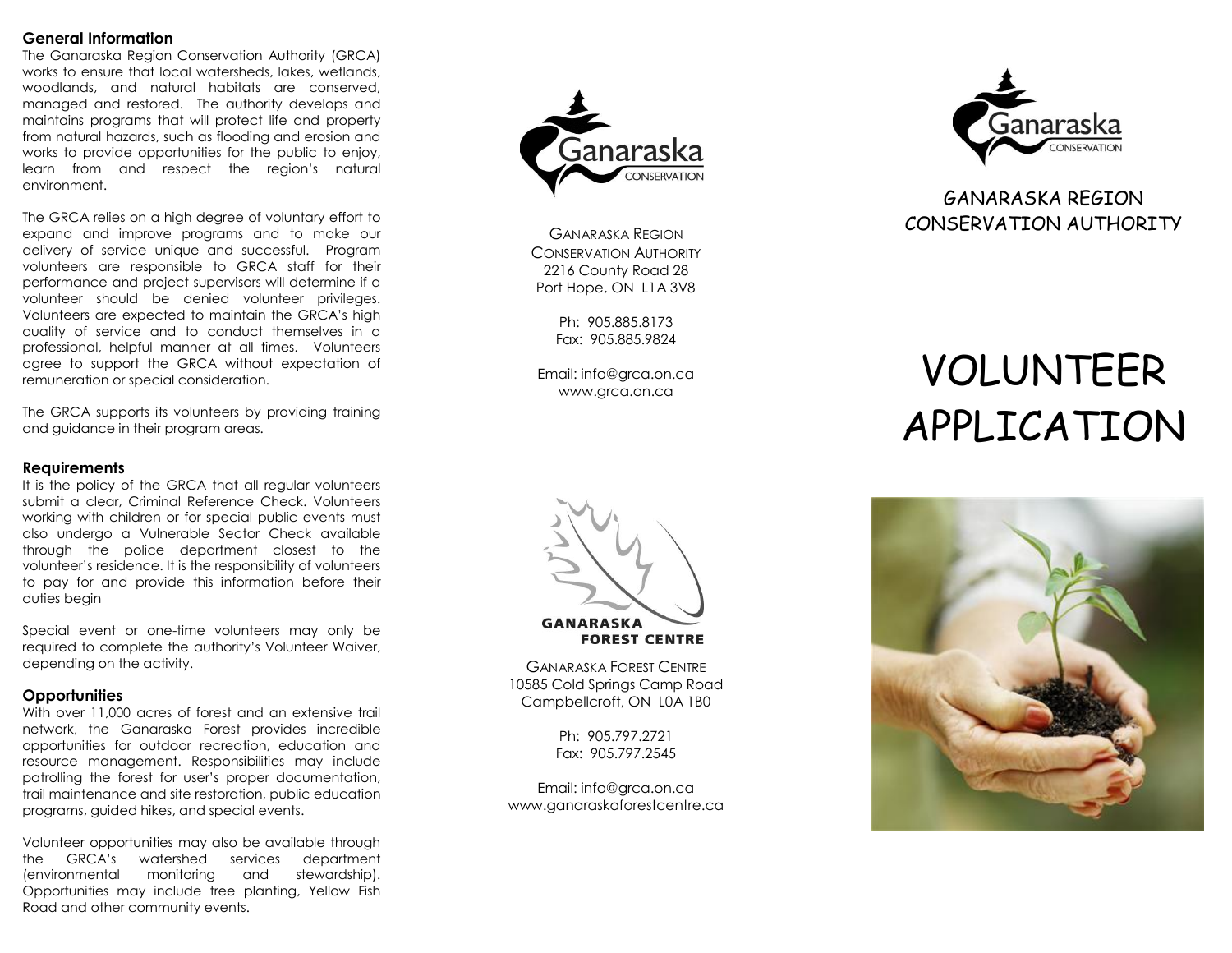**Ganaraska Region Conservation Authority**

2216 County Road 28 Port Hope, ON L1A 3V8

Phone: 905-885-8173 Fax: 905-885-9824 www.grca.on.ca

MEMBER OF CONSERVATION ONTARIO

## **Ganaraska Region Conservation Authority Volunteer Waiver**

I am volunteering for the Ganaraska Region Conservation Authority. I understand that:

- I may refuse to undertake any task assigned to me, if in my opinion the task is not appropriate or has an associated danger.
- I am not entitled to compensation from the Ganaraska Region Conservation Authority should I have an accident or injury while performing voluntary work.
- The Ganaraska Region Conservation Authority does not provide accidental death, dismemberment or medical insurance on behalf of the participants of the event.
- Any accident or injury caused as a result of vehicular accident is the responsibility of the insured owner of that vehicle.
- The Ganaraska Region Conservation Authority is under no financial obligation to me as a result of my voluntary work.
- The Ganaraska Region Conservation Authority has no liability responsibility toward me as a result of my voluntary work.

Although all safety precautions will be taken by the Ganaraska Region Conservation Authority to ensure my safety, I understand that activities of such nature do present various elements of risk. Incidents relating to such activities may occur and cause injury through no fault of myself or the Ganaraska Region Conservation Authority.

In addition, I hereby consent to photographs being taken of myself during the event and that any such images will only be used as a record of the event and for promotional purposes.

I have read and understand this volunteer waiver and will participate in a safety presentation.

Signature Date Date

Please Print Name



Consent from a legal guardian is required for volunteers who are under the age of 18. If you fall under this category, please fill in the information below*.* The completed form is required for your participation in the event.